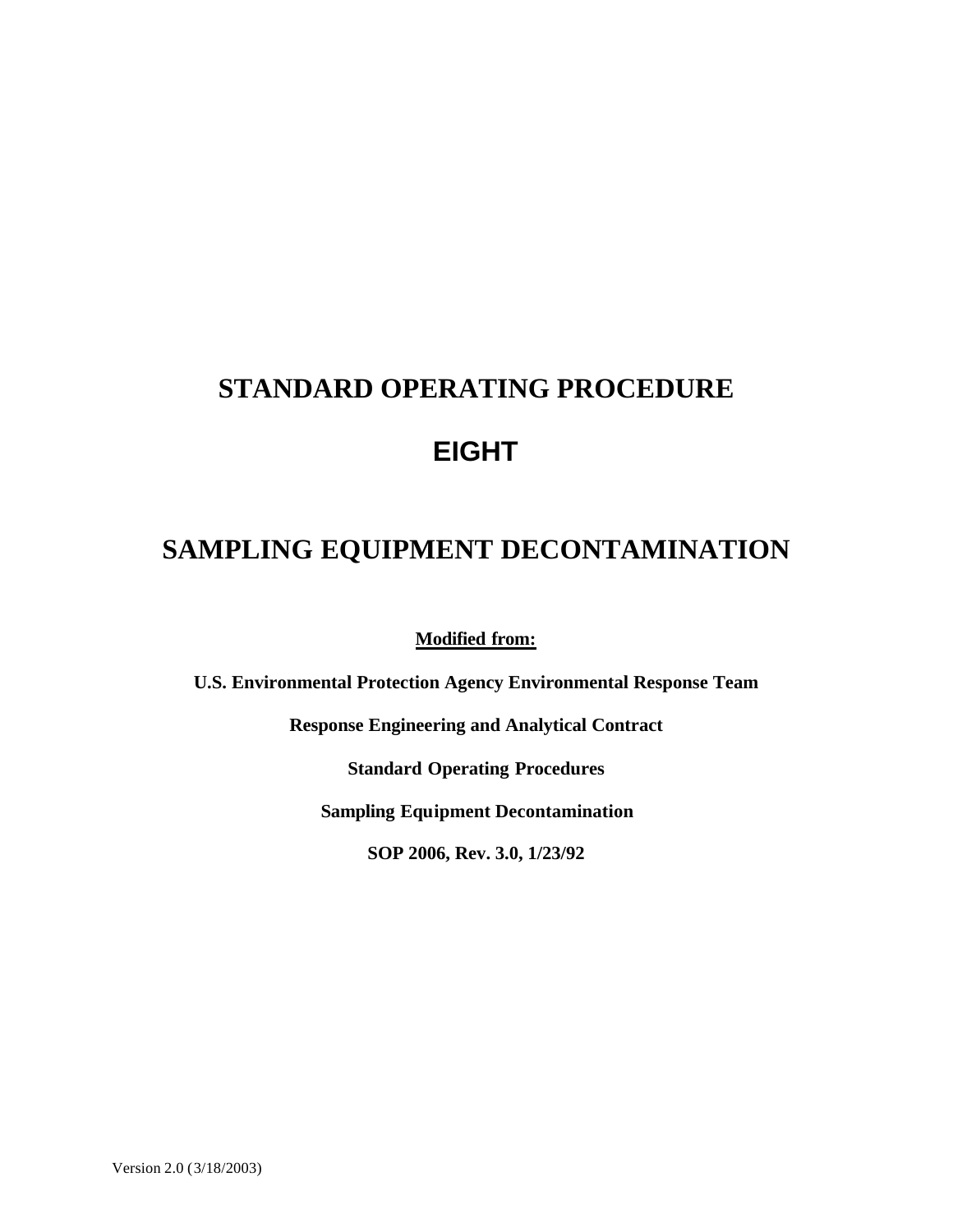# **TABLE OF CONTENTS**

|     | Page |
|-----|------|
|     |      |
|     |      |
| 4.0 |      |
| 5.0 |      |
| 6.0 |      |
|     |      |

# **LIST OF TABLES**

|--|--|--|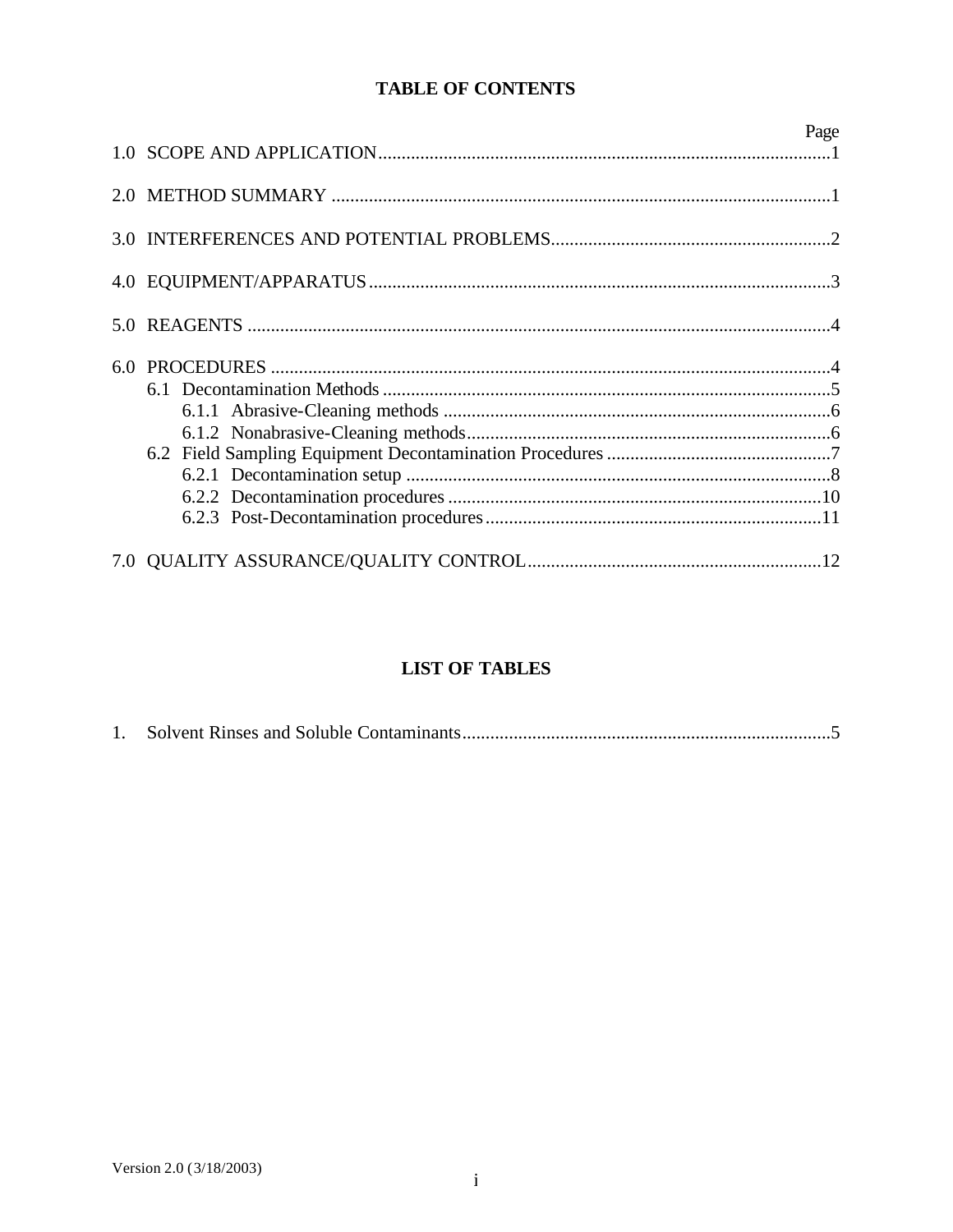# **1.0 SCOPE AND APPLICATION**

The purpose of this standard operating procedure (SOP) is to provide a description of the methods used for preventing, minimizing, or limiting cross contamination of samples due to inappropriate or inadequate equipment decontamination and to provide general guidelines for developing decontamination procedures for sampling equipment. This SOP does not address personnel decontamination.

The methods which are described in this SOP are standard (i.e., typically applicable) operating procedures which may be varied or changed as required, dependent upon site conditions or equipment limitations. In all instances, the procedures employed should be documented in the site logbook and associated with the final report. Mention of trade names or commercial products does not constitute endorsement or recommendation for use.

# **2.0 METHOD SUMMARY**

Removing or neutralizing contaminants from equipment which must be reused minimizes the likelihood of sample cross contamination. It also reduces or eliminates the transfer of contaminants to clean areas and prevents the mixing of incompatible substances.

Gross contamination can be removed by physical decontamination procedures. These abrasive and nonabrasive methods include the use of brushes, air and wet blasting, and high and low pressure water cleaning. Solvents are then used to remove trace amounts of contaminants, which may still remain on the equipment.

The decontamination procedure may be summarized as follows:

- 1. Physical removal
- 2. Non-phosphate detergent wash
- 3. Tap-water rinse
- 4. Distilled/deionized water rinse
- 5. Ten (10) percent nitric acid rinse (only if samples are collected for metals analyses)
- 6. Distilled/deionized water rinse
- 7. Solvent rinse (used if organic contaminants are thought to be present)
- 8. Air dry
- 9. Distilled/deionized rinse
- 10. Air dry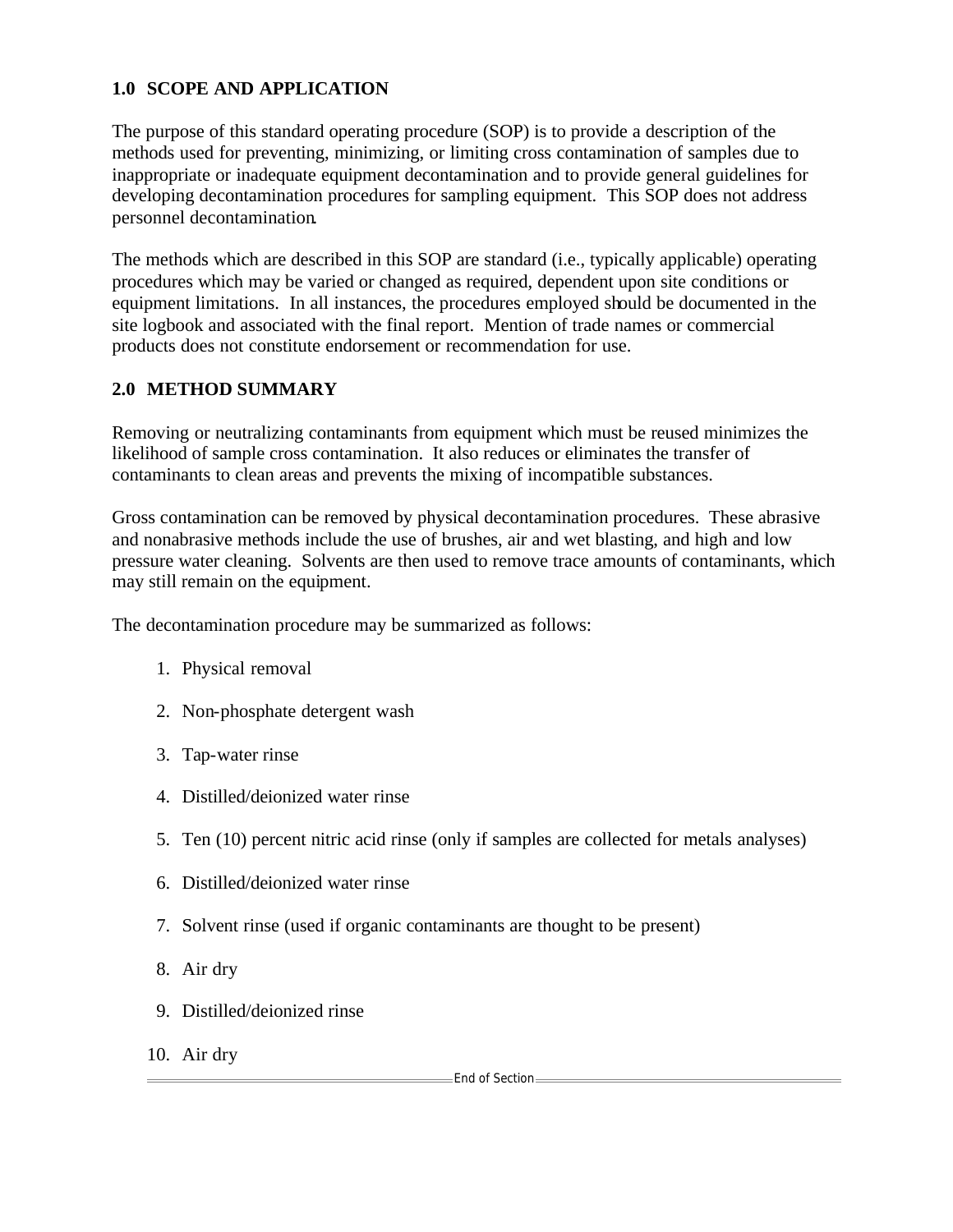After any contaminants are physically removed by scraping or brushing the equipment, a soap and water wash is used to remove any remaining visible particulate matter and residual oils and grease. This step may be preceded by a steam or high-pressure, hot-water wash to facilitate residuals removal. Gross contamination and wash water need to be collected and properly disposed of according to the characteristics of the contamination.

The next step involves a tap-water rinse and a distilled/deionized water rinse to remove the detergent. An acid rinse provides a low pH media for trace-metals removal and is included in the decontamination process if metal samples are to be collected. It is followed by another distilled/deionized water rinse. If sample analysis does not include metals, the acid-rinse step can be omitted. Following the acid rinse is another distilled/deionized water rinse to remove any remaining acid. All rinse water needs to be collected and properly disposed of according to the characteristics of the contamination.

Next, a high purity solvent rinse is performed for trace-organics removal if organics are a concern at the site. Typical solvents used for removal of organic contaminants include acetone, hexane, or water. Acetone is typically chosen because it is an excellent solvent, miscible in water, and not a target analyte on the Priority Pollutant List. If acetone is known to be a contaminant of concern at a given site or if Target Compound List analysis (which includes acetone) is to be performed, another solvent may be substituted. The solvent must be allowed to evaporate completely and then a final distilled/deionized water rinse is performed. This removes any residual traces of the solvent. The equipment is then allowed to air dry. All rinse solutions needs to be collected and properly disposed of according to the characteristics of the contamination.

Sample collection and analysis of decontamination waste may be required before beginning proper disposal of decontamination liquids and solids generated at a site. This should be determined prior to initiation of site activities.

If a particular contaminant fraction is not present at the site, the 10 step decontamination procedure previously listed may be modified for site specificity. For example, the nitric-acid rinse may be eliminated if metals are not of concern at a site. Similarly, the solvent rinse may be eliminated if organics are not of concern at a site. Modifications to the standard procedure should be documented in the site specific quality assurance work plan or subsequent report.

# **3.0 INTERFERENCES AND POTENTIAL PROBLEMS**

The use of distilled/deionized water commonly available from commercial vendors may be acceptable for decontamination of sampling equipment provided it has been verified by laboratory analysis to be analyte free (specifically for the contaminants of concern).

The use of an untreated water supply is not an acceptable substitute for tap water. Tap water may be used from any municipal or industrial water treatment system.

If acids or solvent are utilized in decontamination, they raise health, safety, and waste disposal concerns. Protective clothing may need to be worn during the decontamination process. Any waste materials must be disposed of properly.

Damage can be incurred by acid and solvent washing of complex and sophisticated sampling equipment. Check with the equipment manufacturer to determine if acid or solvent washing will affect the equipment.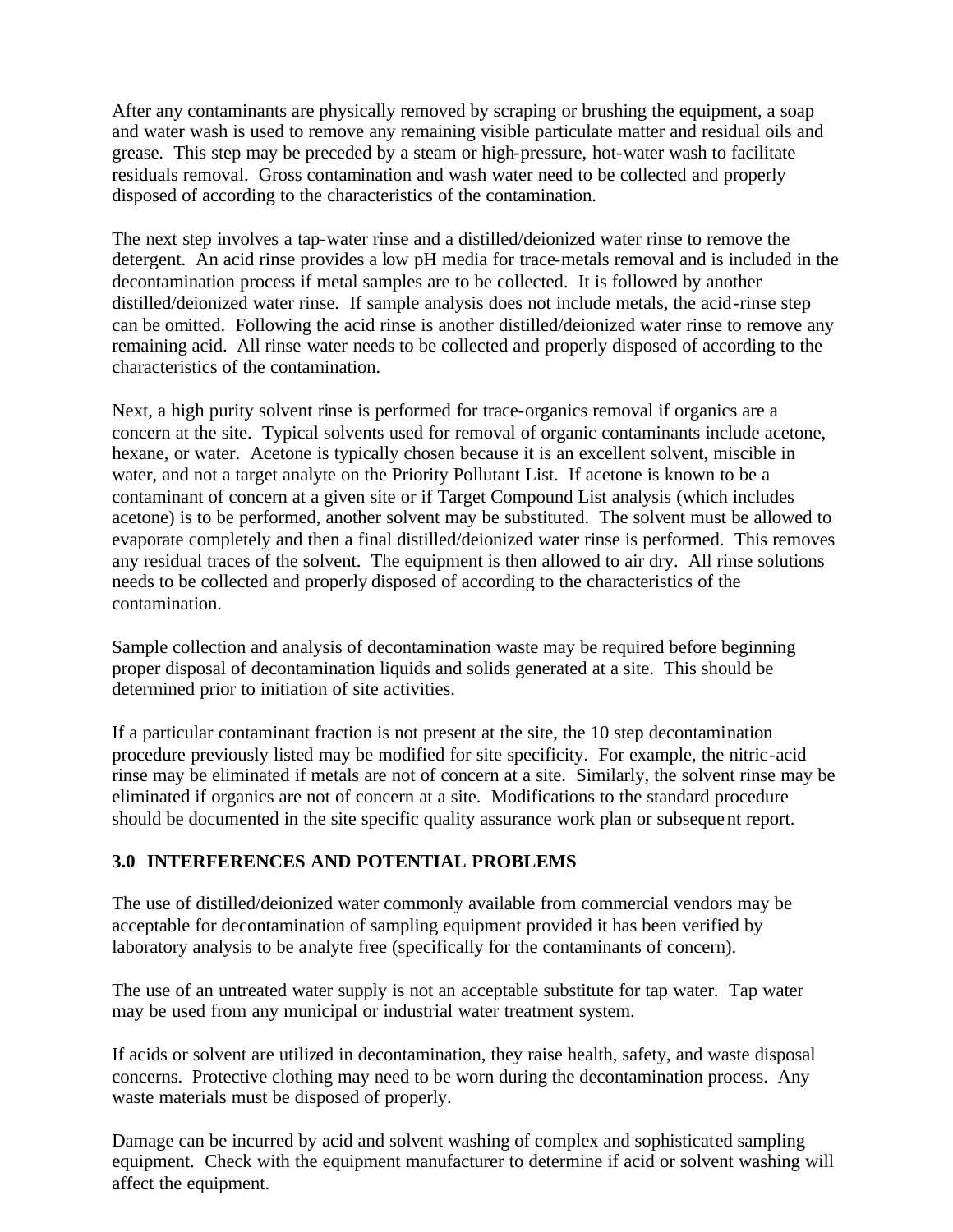# **4.0 EQUIPMENT/APPARATUS**

Decontamination equipment, materials, and supplies are generally selected based on availability. Other considerations include the ease of decontaminating or disposing of the equipment. Most equipment and supplies can be easily procured. For example, soft-bristle scrub brushes or longhandled bottle brushes can be used to remove contaminants. Large galvanized wash tubs, stock tanks, or pails can hold wash and rinse solutions. Children's wading pools can also be used. Large plastic garbage cans or other similar containers lined with plastic bags can help segregate contaminated equipment. Contaminated liquid can be stored temporarily in metal or plastic cans or drums.

The following standard materials and equipment are recommended for decontamination activities:

#### • **Decontamination Solutions**

Nonphosphate detergent Selected solvents (acetone, hexane, nitric acid, etc.) Tap water Distilled/deionized water

#### • **Decontamination Tools/Supplies**

Long- and short-handled brushes (preferably with plastic handles) Bottle brushes Drop cloth/plastic sheeting Paper towels Plastic or galvanized tubs or pails Pressurized sprayers  $(H_2O)$ Solvent sprayers Aluminum foil

# • **Health and Safety Equipment**

Appropriate personal protective equipment (i.e., safety glasses or splash shield, appropriate gloves, aprons or coveralls, boots, respirator, emergency eye wash)

# • **Waste Disposal**

Trash bags Trash containers 55-gallon drums Metal/plastic pails/containers for storage and disposal of decontamination solutions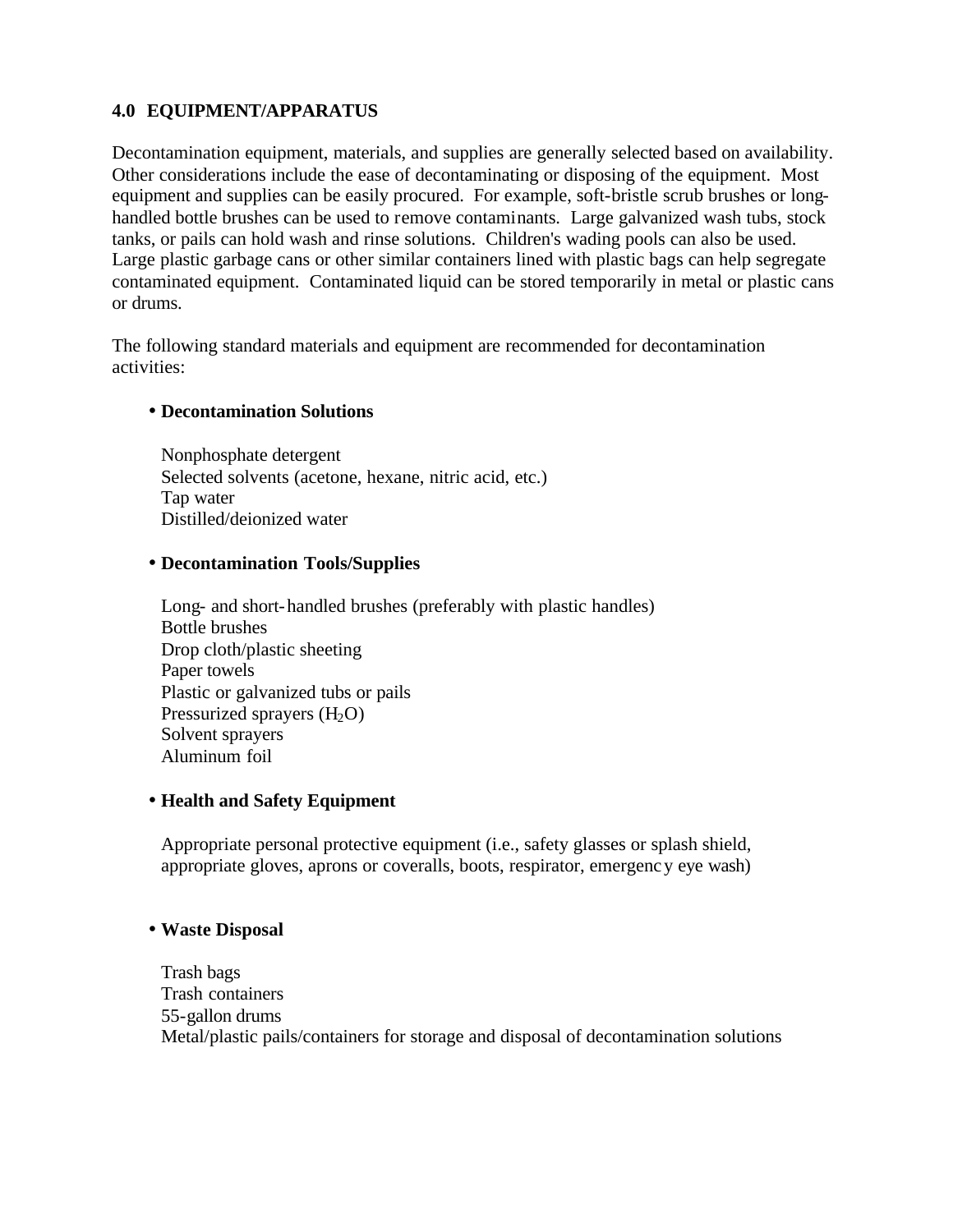#### **5.0 REAGENTS**

There are no reagents used in this procedure aside from the actual decontamination solutions. Table 1 lists solvent rinses which may be required for elimination of particular chemicals. In general, the following solvents are typically utilized for decontamination purposes:

- 10% percent nitric acid is typically used for inorganic compounds such as metals. An acid rinse may not be required if inorganics are not a contaminant of concern.
- Acetone (pesticide grade), hexane (pesticide grade), or methanol are typically used if organics are a contaminant of concern.

#### **6.0 PROCEDURES**

As part of the health and safety plan, a decontamination plan should be developed and reviewed. The decontamination line should be set up before any personnel or equipment enters the areas of potential exposure. The equipment-decontamination plan should include:

- The number, location, and layout of decontamination stations
- Decontamination equipment needed
- Appropriate decontamination methods
- Methods for disposal of contaminated clothing, equipment, and solutions
- Procedures can be established to minimize the potential for contamination. This may include: (1) work practices that minimize contact with potential contaminants, (2) using remote sampling techniques, (3) covering monitoring and sampling equipment with plastic, aluminum foil, or other protective material, (4) watering down dusty areas, (5) avoiding laying down equipment in areas of obvious contamination, and (6) use of disposable sampling equipment.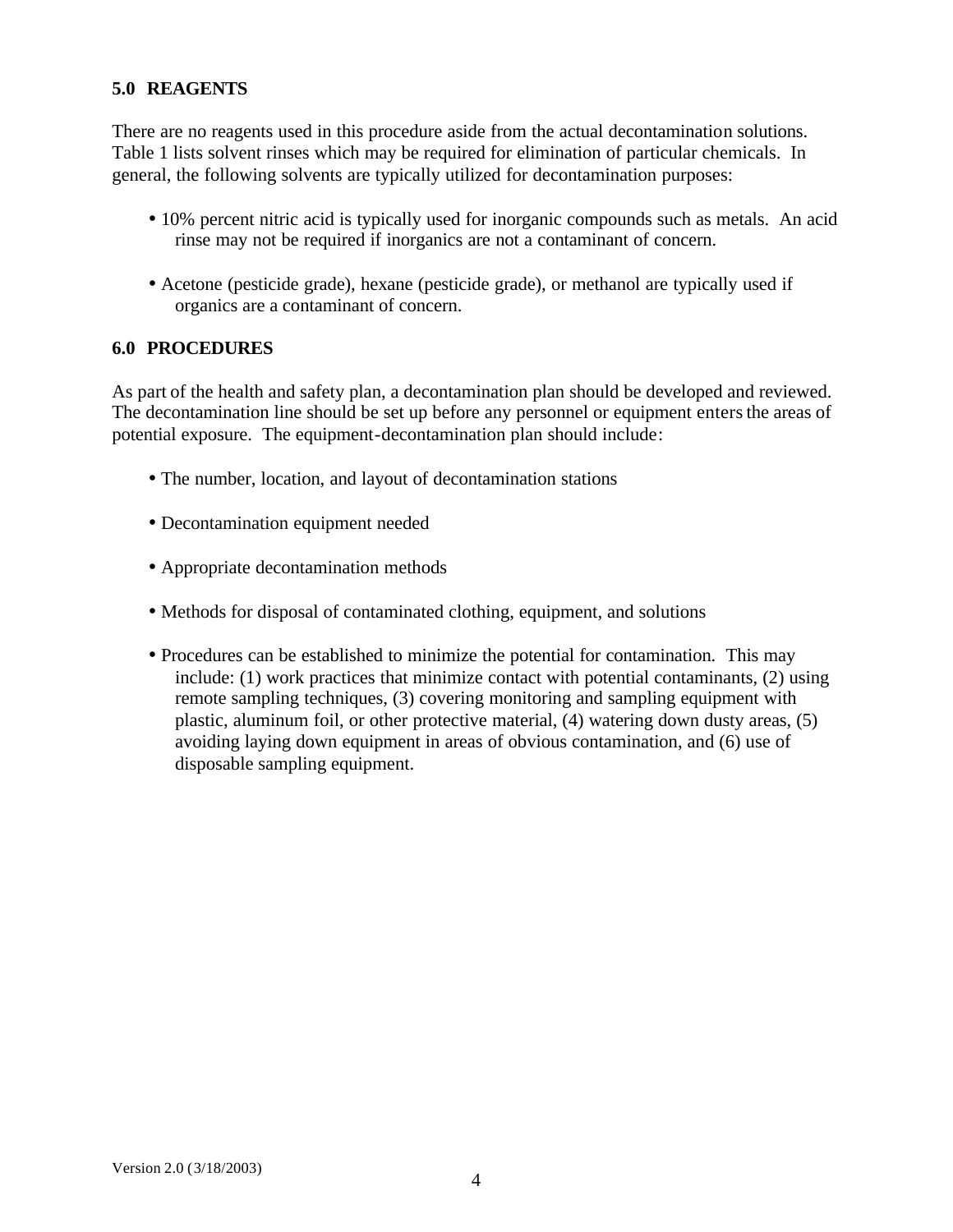| <b>TABLE 1</b><br><b>Solvent Rinses and Soluble Contaminants</b> |                                                                                   |                                                                                                             |  |  |  |
|------------------------------------------------------------------|-----------------------------------------------------------------------------------|-------------------------------------------------------------------------------------------------------------|--|--|--|
| SOLVENT <sup>1</sup>                                             | <b>EXAMPLES OF SOLVENTS</b>                                                       | SOLUBLE CONTAMINANTS                                                                                        |  |  |  |
| Water                                                            | Deionized water<br>Tap water                                                      | Low-chain hydrocarbons<br>Inorganic compounds<br><b>Salts</b><br>Some organic acids<br>Some polar compounds |  |  |  |
| <b>Dilute Acids</b>                                              | Citric acid<br>Acetic acid<br>Boric acid                                          | Amines<br>Hyrazines                                                                                         |  |  |  |
| <b>Dilute Bases</b>                                              | Sodium bicarbonate                                                                | Acidic compounds<br>Phenols<br><b>Thiols</b><br>Some nitro compounds                                        |  |  |  |
| Organic<br>Solvents <sup>2</sup>                                 | Alcohols<br><b>Ethers</b><br>Ketones<br>Aromatics<br>Hexane<br>Petroleum products | Nonpolar compounds                                                                                          |  |  |  |
| Organic<br>Solvents <sup>2</sup>                                 | Hexane                                                                            | PCB's                                                                                                       |  |  |  |

<sup>1</sup> Material safety data sheets are required for all decontamination solvents or solutions as required by the Hazard

Communication Standard. 2 Some organic solvents can degrade protective clothing.

# **6.1 Decontamination Methods**

All samples and equipment leaving the contaminated area of a site must be decontaminated to remove any contamination that may have adhered to equipment. Various decontamination methods will remove contaminants by flushing or other physical action or chemical complexing to inactivate contaminants by neutralization, chemical reaction, disinfection, or sterilization.

Physical decontamination techniques can be grouped into two categories: abrasive methods and nonabrasive methods.

#### **6.1.1 Abrasive-Cleaning methods**

Abrasive-cleaning methods work by rubbing and wearing away the top layer of the surface containing the contaminant. The mechanical abrasive cleaning methods are most commonly used at hazardous waste sites. Several abrasive methods are available.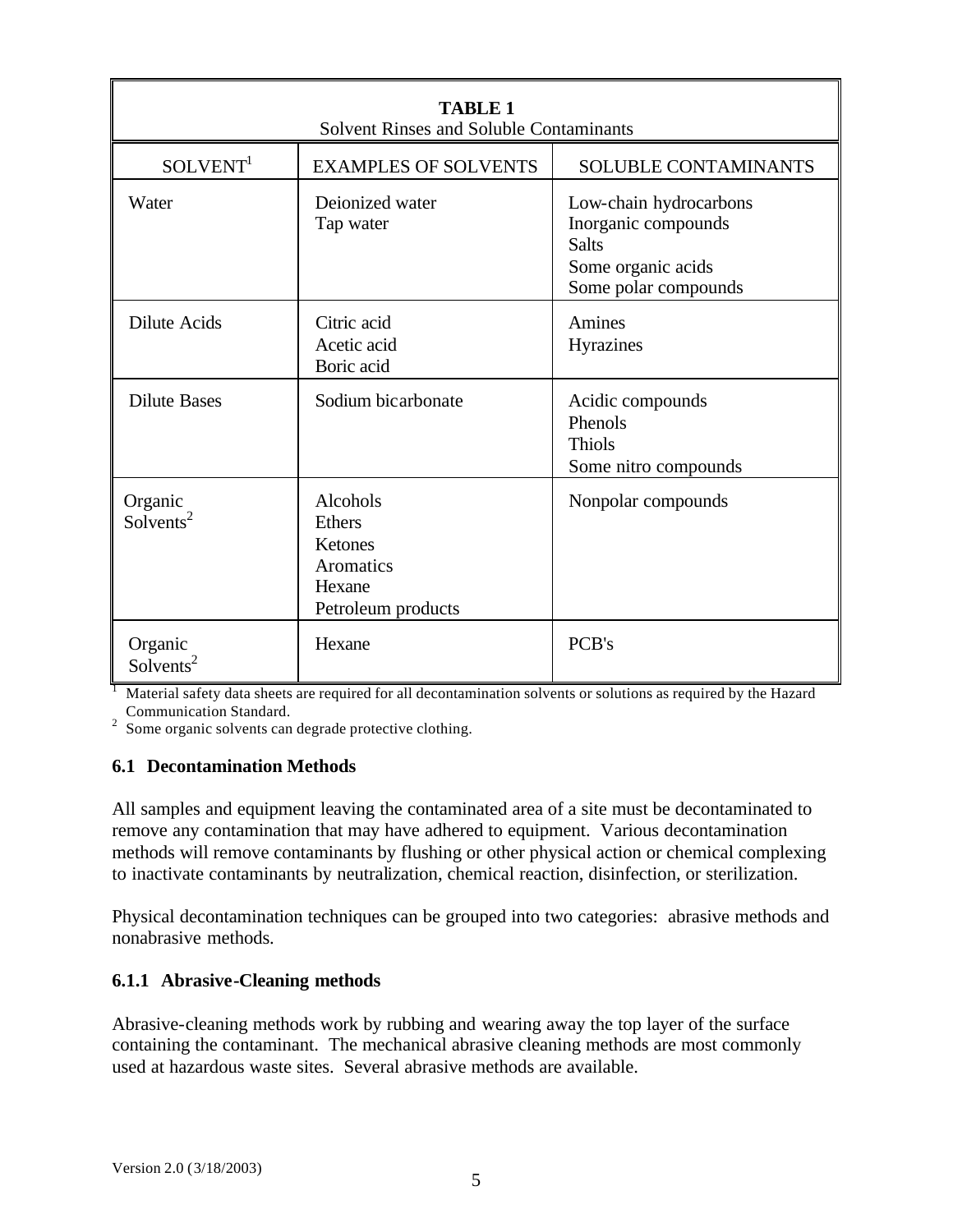#### • **Air Blasting**

Air blasting equipment uses compressed air to force abrasive material through a nozzle at high velocities. The distance between nozzle and surface cleaned, air pressure, time of application, and angle at which the abrasive strikes the surface will dictate cleaning efficiency. Disadvantages of this method are the inability to control the amount of material removed and the large amount of waste generated.

#### • **Wet Blasting**

Wet blast cleaning involves use of a suspended fine abrasive. The abrasive water mixture is delivered by compressed air to the contaminated area. By using a very fine abrasive, the amount of materials removed can be carefully controlled.

#### **6.1.2 Non-abrasive Cleaning methods**

Non-abrasive cleaning methods work by forcing the contaminant off a surface with pressure. In general, the equipment surface is not removed using non-abrasive methods.

#### • **Low Pressure Water**

This method consists of a container, which is filled with water. The user pumps air out of the container to create a vacuum. A slender nozzle and hose allow the user to spray in hard-to-reach places.

#### • **High Pressure Water**

This method consists of a high-pressure pump, an operator controlled directional nozzle, and a high-pressure hose. Operating pressure usually ranges from 340 to 680 atmospheres and flow rates usually range from 20 to 140 liters per minute. High-pressure washers may supply heated water.

#### • **Ultra-High-Pressure Water**

This system produces a water jet that is pressured from 1,000 to 4,000 atmospheres. This ultra high pressure spray can remove tightly adhered surface films. The water velocity ranges from 500 meters/second (1,000 atmospheres) to 900 meters/second (4,000 atmospheres). Additives can be used to enhance the cleaning action. Ultra high pressure washers may supply heated water.

#### • **Rinsing**

Contaminants are removed by rinsing through dilution, physical attraction, and solubilization.

#### • **Damp-Cloth Removal**

In some instances, it is not necessary to conduct extensive decontamination especially if the equipment is sensitive and not waterproof. For example, air-sampling pumps hooked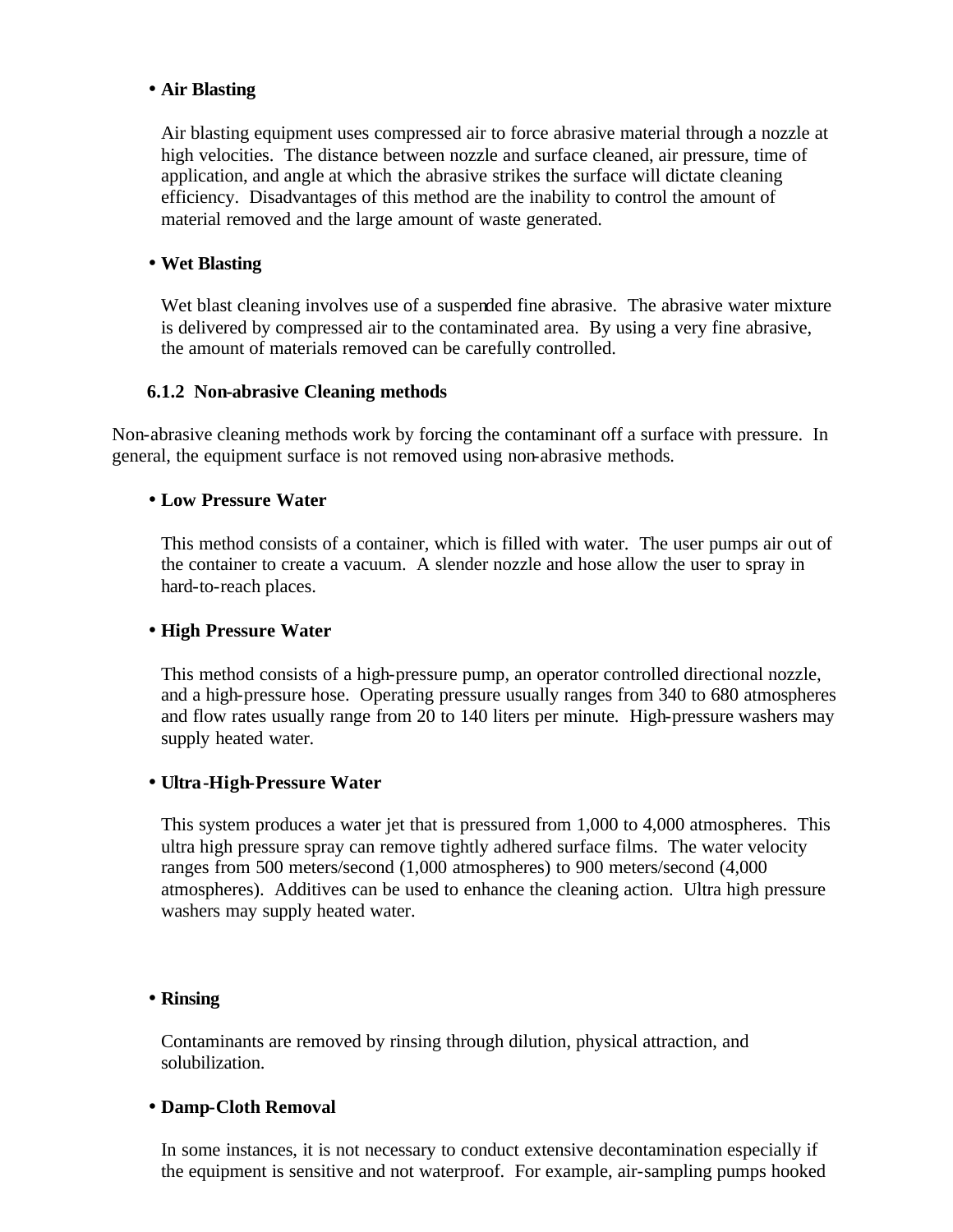on a fence, placed on a drum, or wrapped in plastic bags are not likely to become heavily contaminated. A damp cloth should be used to wipe off contaminants, which may have adhered to equipment through airborne contaminants or from surfaces upon which the equipment was set.

# • **Disinfection/Sterilization**

Disinfectants are a practical means of inactivating infectious agents. Unfortunately, standard sterilization methods are impractical for large equipment. This method of decontamination is typically performed off-site.

#### **6.2 Field Sampling Equipment Decontamination Procedures**

The decontamination line is set up so the first station is used to remove most of the contamination. It progresses to the last station where any remaining contaminants should be removed. The spread of contaminants is further reduced by separating each decontamination station by a minimum of three (3) feet. Ideally, the contamination should decrease as the equipment progresses from one station to another farther along in the line.

The size of the decontamination area depends on the number of stations in the decontamination process, overall dimensions of the work zones, and amount of space available at the site. Whenever possible, it should be a straight line.

Anyone in the decontamination area should be wearing the level of protection designated for the decontamination crew. Another area may be necessary for the entry and exit of heavy equipment. Sampling and monitoring equipment and sampling supplies are all maintained outside of the decontamination area. Personnel don their equipment away from the decontamination area and enter the area through regulated access areas. One person (or more) dedicated to decontaminating equipment is recommended.

# **6.2.1 Decontamination setup**

Starting with the most contaminated station, the decontamination setup should be as follows:

# • **Station 1: Segregate Equipment Drop**

Place plastic sheeting or other appropriate material on the ground. Size will depend on amount of equipment to be decontaminated. Provide containers lined with plastic or other appropriate material if equipment is to be segregated. Segregation may be required if sensitive equipment or mildly contaminated equipment are used at the same time as equipment which is likely to be heavily contaminated.

# • **Station 2: Physical Removal With A High Pressure Washer (Optional)**

A high-pressure wash may be required for compounds, which are difficult to remove by washing with brushes. High-pressure washers require electricity and commonly heat the water. The elevated temperature of the water from the high-pressure washers is excellent at removing greasy/oily compounds.

A decontamination pad, which can be placed inside a tent, may be required for the highpressure wash area. An example of a wash pad may consist of an approximately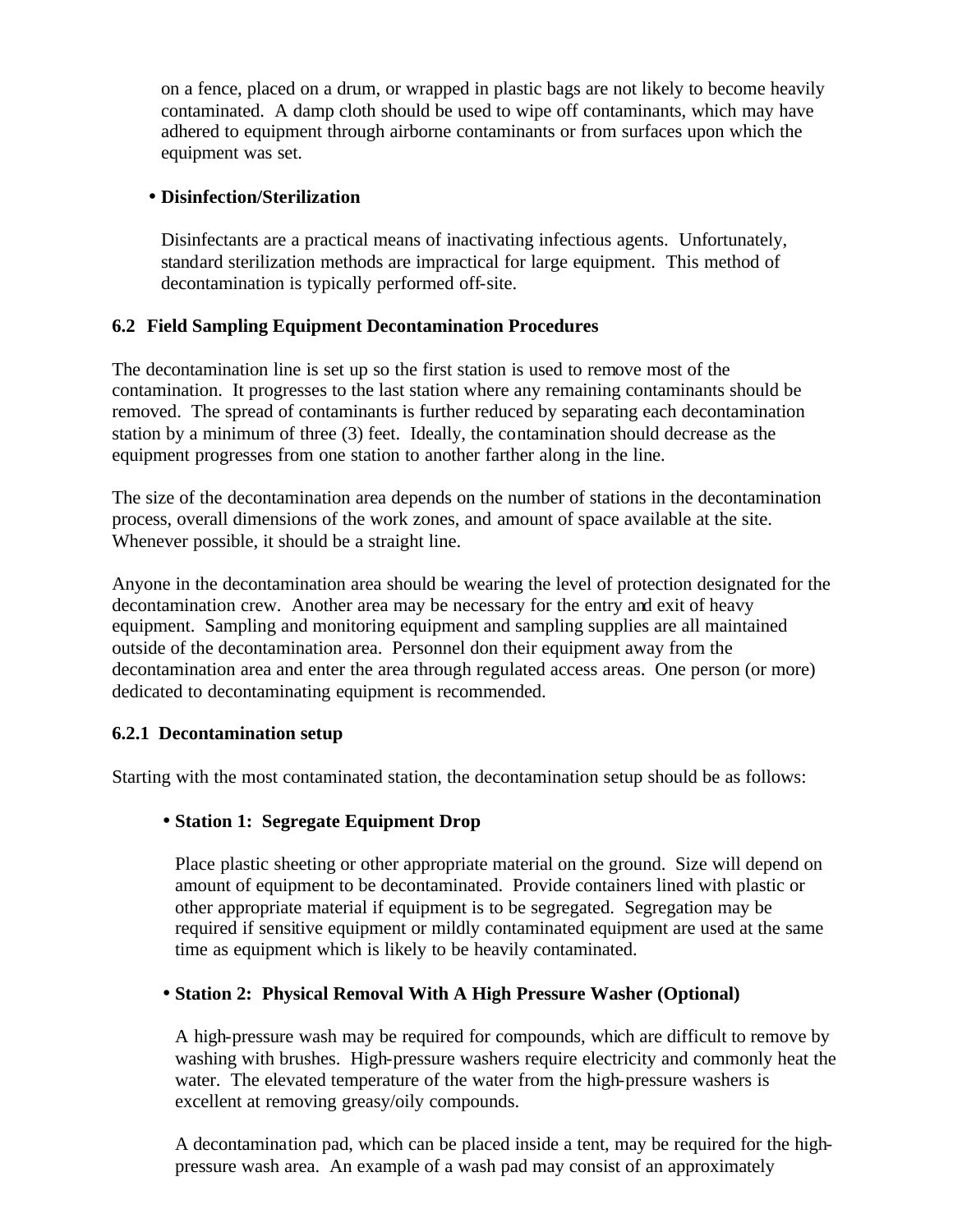1-foot deep basin lined with plastic or other appropriate material and the basin is filled with gravel or shell. The sump is also lined with plastic sheeting and a barrel is placed in the hole to prevent collapse. A sump pump is used to remove the water from the sump for transfer into a drum.

Typically, heavy machinery is decontaminated at the end of the day unless site sampling requires that the machinery be decontaminated frequently. A separate decontamination pad may be required for heavy equipment.

#### • **Station 3: Physical Removal With Brushes And A Wash Basin**

Prior to setting up Station 3, place plastic sheeting on the ground to cover areas under Station 3 through Station 10.

Fill a wash basin, a large pail, or child's swimming pool with non-phosphate detergent and tap water. Several bottle and bristle brushes to physically remove contamination should be dedicated to this station. Approximately 10 to 50 gallons of water may be required initially depending upon the amount of equipment to decontaminate and the amount of gross contamination.

#### • **Station 4: Water Basin**

Fill a wash basin, a large pail, or child's swimming pool with tap water. Several bottle and bristle brushes should be dedicated to this station. Approximately 10 to 50 gallons of water may be required initially depending upon the amount of equipment to decontaminate and the amount of gross contamination.

#### • **Station 5: Low Pressure Sprayers**

Fill a low-pressure sprayer, such as those commonly found in hardware stores, with distilled/deionized water. Provide a 5-gallon pail or basin to contain the water during the rinsing process. Approximately 10 to 20 gallons of water may be required initially depending upon the amount of equipment to decontaminate and the amount of gross contamination.

#### • **Station 6: Nitric-Acid Sprayers**

Fill a plastic spray bottle with 10 percent nitric acid. An acid rinse may not be required if inorganics are not a contaminant of concern. The amount of acid will depend on the amount of equipment to be decontaminated. Provide a 5-gallon pail or basin to collect acid during the rinsing process.

#### • **Station 7: Low Pressure Sprayers**

Fill a low-pressure sprayer with distilled/deionized water. Provide a 5-gallon pail or basin to collect water during the rinsate process.

#### • **Station 8: Organic-Solvent Sprayers**

Fill a plastic spray bottle with an organic solvent. After each solvent rinse, the equipment should be allowed to air dry, then it should be rinsed with distilled/deionized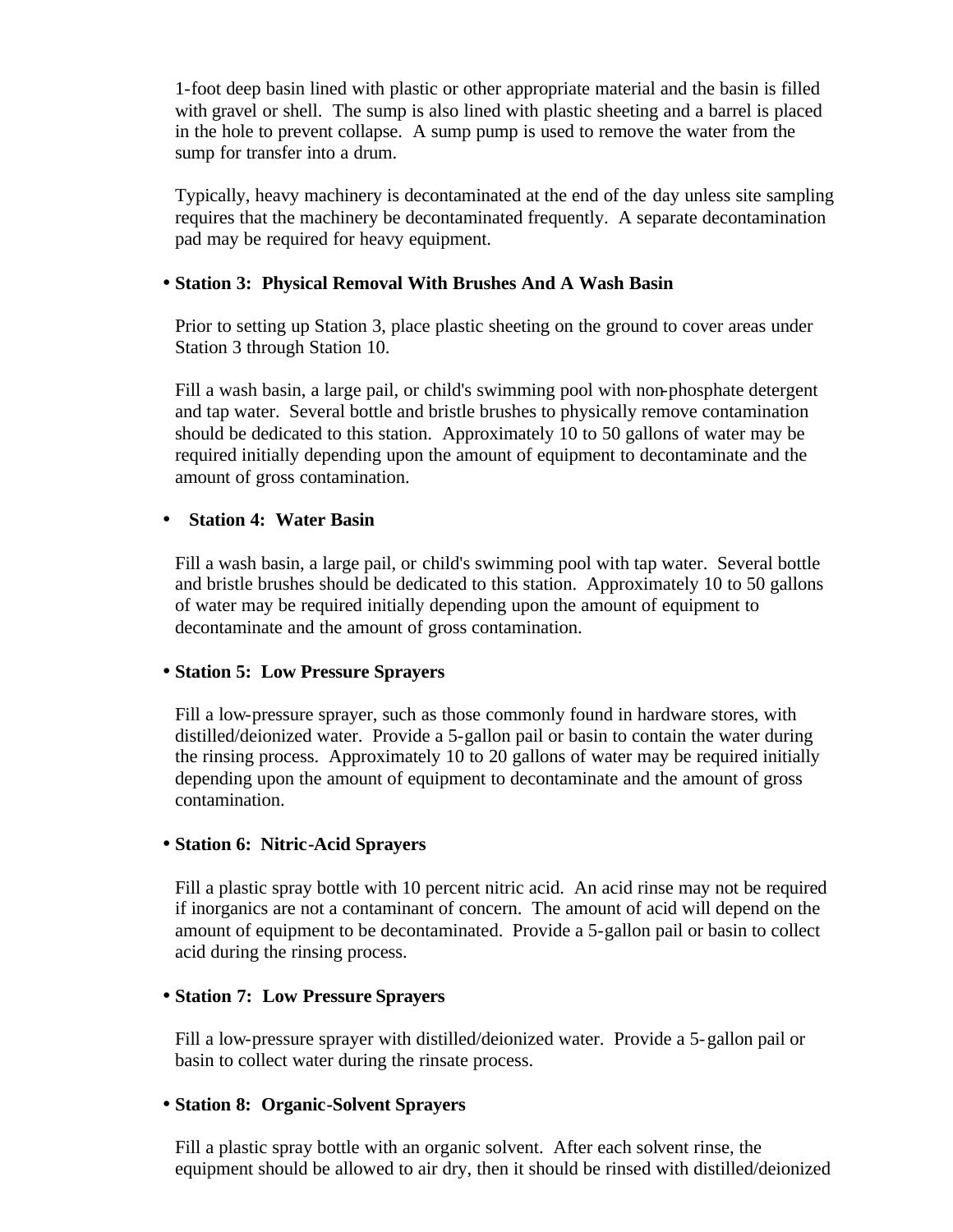water and allowed to air dry a final time. Amount of solvent will depend on the amount of equipment to decontaminate. Provide a 5-gallon pail or basin to collect the solvent during the rinsing process.

Solvent rinses may not be required unless organics are a contaminant of concern and may be eliminated from the station sequence.

#### • **Station 9: Low Pressure Sprayers**

Fill a low-pressure sprayer with distilled/deionized water. Provide a 5-gallon pail or basin to collect water during the rinsate process.

# • **Station 10: Clean Equipment Drop**

Lay a clean piece of plastic sheeting or other appropriate material on the ground. Provide aluminum foil, plastic, or other protective material to wrap clean equipment.

#### **6.2.2 Decontamination procedures**

# • **Station 1: Segregate Equipment Drop**

Deposit equipment used onsite (i.e., tools, sampling devices and containers, monitoring instruments, radios, clipboards, etc.) on the plastic drop cloth/sheet or in different containers with plastic liners. Each will be contaminated to a different degree. Segregation at the drop reduces the probability of cross contamination. Loose leaf sampling data sheets or maps can be placed in plastic Ziplock<sup>®</sup> bags if contamination is evident.

# • **Station 2: Physical Removal With A High Pressure Washer (Optional)**

Use high-pressure wash on grossly contaminated equipment. Do not use high-pressure wash on sensitive or non-waterproof equipment.

# • **Station 3: Physical Removal With Brushes And A Wash Basin**

Scrub equipment with soap and water using bottle and bristle brushes. Only sensitive equipment (i.e., radios, air monitoring, and sampling equipment) which is waterproof should be washed. Equipment which is not waterproof should have plastic bags removed and wiped down with a damp cloth. Acids and organic rinses may also ruin sensitive equipment. Consult the manufacturers for recommended decontamination solutions.

# • **Station 4: Equipment Rinse**

Wash soap off equipment with water by immersing the equipment in the water while brushing. Repeat as many times as necessary.

#### • **Station 5: Low Pressure Rinse**

Rinse sampling equipment with distilled/deionized water with a low-pressure sprayer.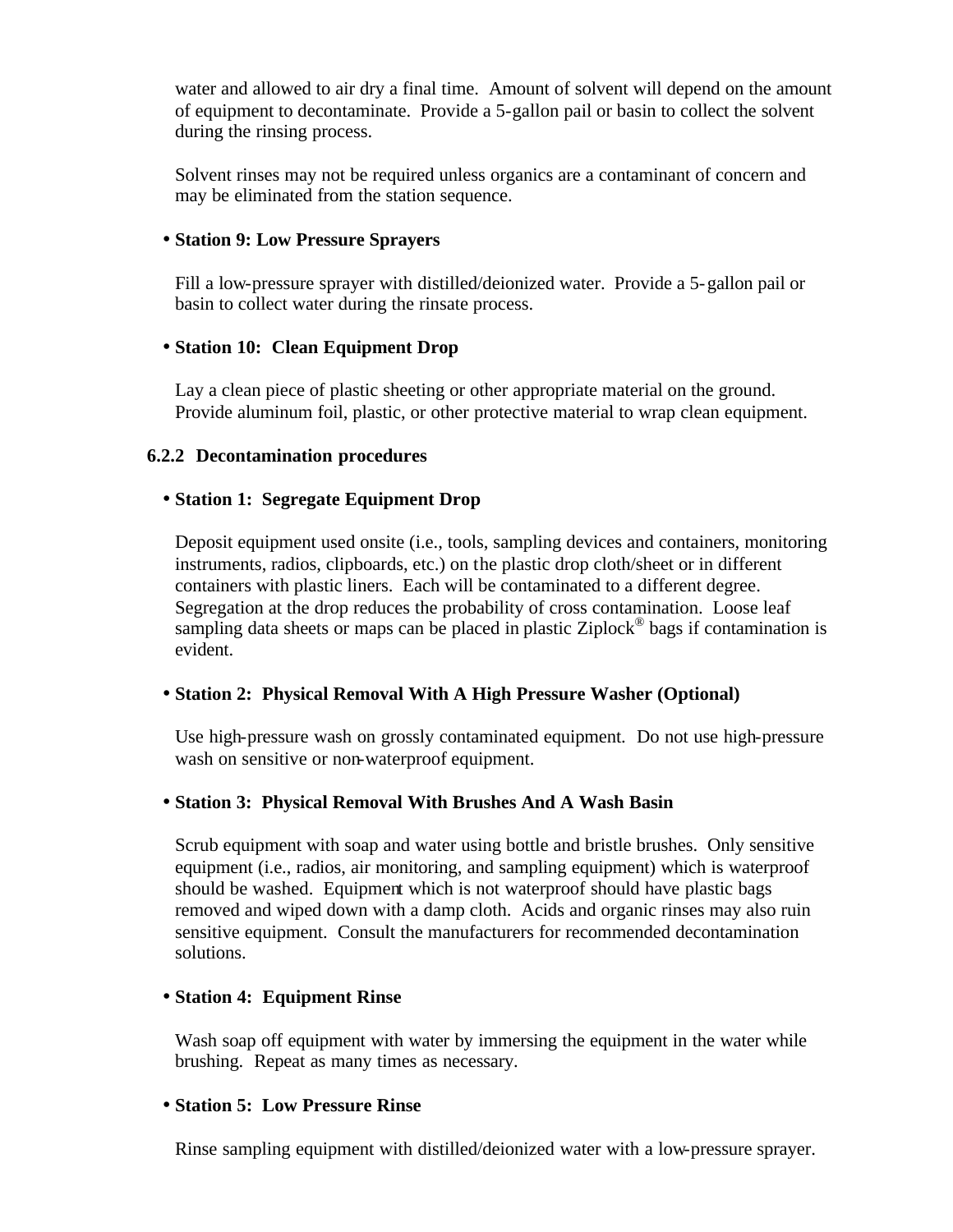#### • **Station 6: Nitric-Acid Sprayers (required only if metals are a contaminant of concern)**

Using a plastic spray bottle, rinse sampling equipment with nitric acid. Begin spraying (inside and outside) at one end of the equipment allowing the acid to drip to the other end into a 5-gallon pail. A rinsate blank may be required at this station. Refer to Section 7 of this SOP.

#### • **Station 7: Low Pressure Sprayers**

Rinse sampling equipment with distilled/deionized water with a low-pressure sprayer.

#### • **Station 8: Organic-Solvent Sprayers**

Rinse sampling equipment with a solvent. Begin spraying (inside and outside) at one end of the equipment allowing the solvent to drip to the other end into a 5-gallon pail. Allow the solvent to evaporate from the equipment before going to the next station. A quality control rinsate sample may be required at this station.

#### • **Station 9: Low Pressure Sprayers**

Rinse sampling equipment with distilled/deionized water with a low-pressure sprayer.

#### • **Station 10: Clean Equipment Drop**

Lay clean equipment on plastic sheeting. Once air-dried, wrap sampling equipment with aluminum foil, plastic, or other protective material.

#### **6.2.3 Post-Decontamination procedures**

- 1. Collect high-pressure pad and heavy equipment decontamination area liquid and waste and store in appropriate drum or container. A sump pump can aid in the collection process.
- 2. Collect high-pressure pad and heavy equipment decontamination area solid waste and store in appropriate drum or container.
- 3. Empty soap and water liquid wastes from basins and pails and store in appropriate drum or container.
- 4. Empty acid-rinse waste and place in appropriate container or neutralize with a base and place in appropriate drum. Neutralization must be confirmed with pH paper or other suitable pH test.
- 5. Empty solvent-rinse sprayer and solvent waste into an appropriate container.
- 6. Rinse the basins and brushes using low-pressure sprayers. Place liquid generated from this process into the wash water rinse container.
- 7. Empty low-pressure sprayer water onto the ground.